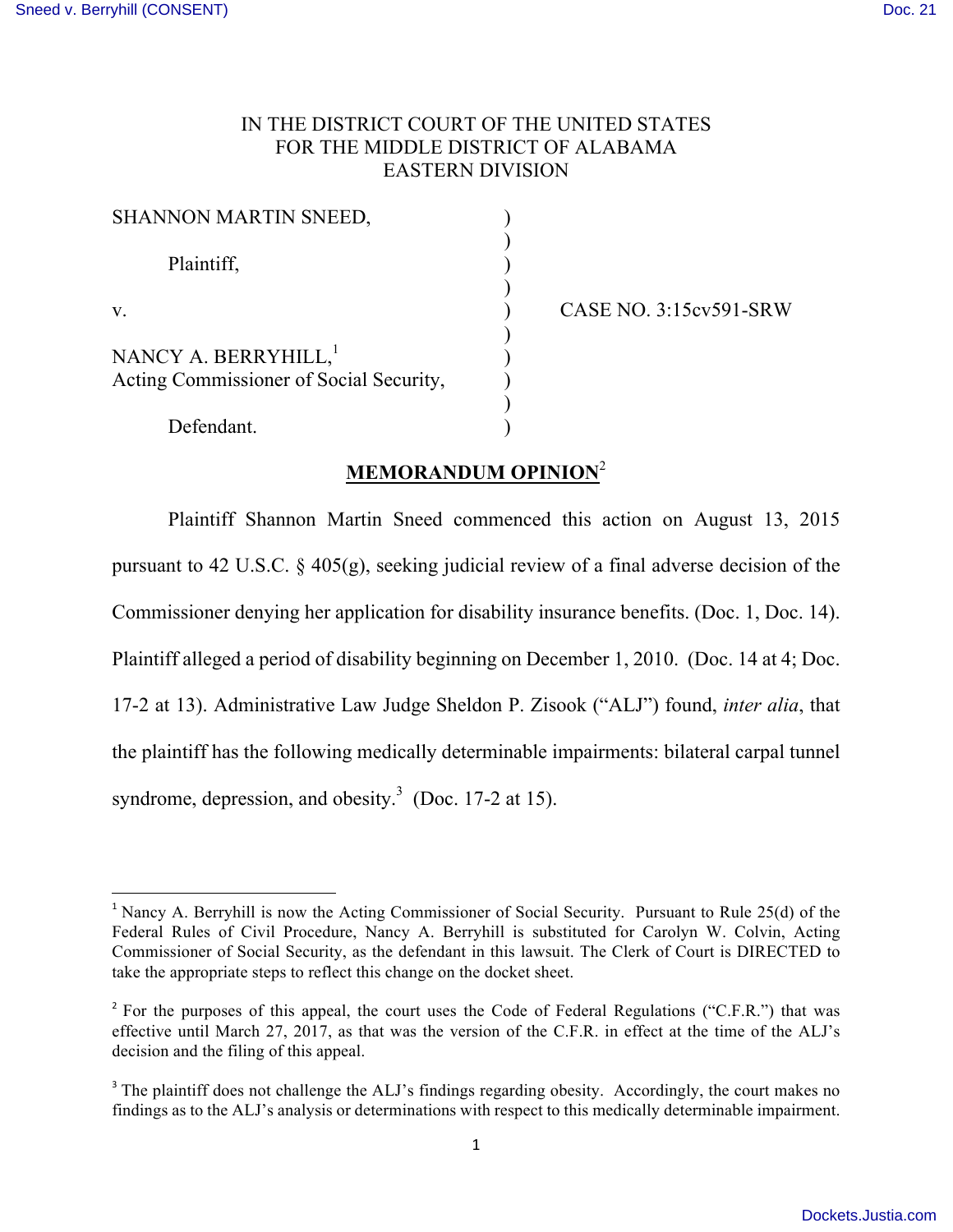The ALJ determined that the plaintiff "does not have a severe impairment or combination of impairments." (Id.). On February 13, 2014, the ALJ issued an adverse decision.<sup>4</sup> (Id. at 13-20). Because the ALJ determined that plaintiff has no severe impairments, he did not proceed beyond step two of the Commissioner's five-part disability analysis, discussed *infra*, and he concluded that the plaintiff is not disabled because she does not have a severe impairment. See 20 C.F.R. § 404.1520(a)(4)(i-v). The Appeals Council denied plaintiff's request for review on June 19, 2015, and the ALJ's decision became the final decision of the Commissioner. (Id. at 2-5). This case is ripe for review pursuant to 42 U.S.C.  $\S$  405(g), 1383(c)(3). The parties have consented to entry of final judgment by the Magistrate Judge. See 28 U.S.C. § 636(c). (Doc. 11, 12). For the reasons stated herein, and based upon its review of the record, the court finds that the Commissioner's decision is due to be remanded for additional proceedings.

#### **STANDARD OF REVIEW**

The court's review of the Commissioner's decision is narrowly circumscribed. The function of this court is to determine whether the decision of the Commissioner is supported by substantial evidence and whether proper legal standards were applied. Richardson v. Perales, 402 U.S. 389, 390 (1971); Wilson v. Barnhart, 284 F.3d 1219, 1221 (11th Cir. 2002). This court must "scrutinize the record as a whole to determine if the decision reached is reasonable and supported by substantial evidence." Bloodsworth v. Heckler, 703 F.2d 1233, 1239 (11th Cir. 1983). Substantial evidence is "such relevant

<sup>&</sup>lt;sup>4</sup> Plaintiff was represented by counsel at the hearing before the ALJ. (Doc. 17-2 at 13).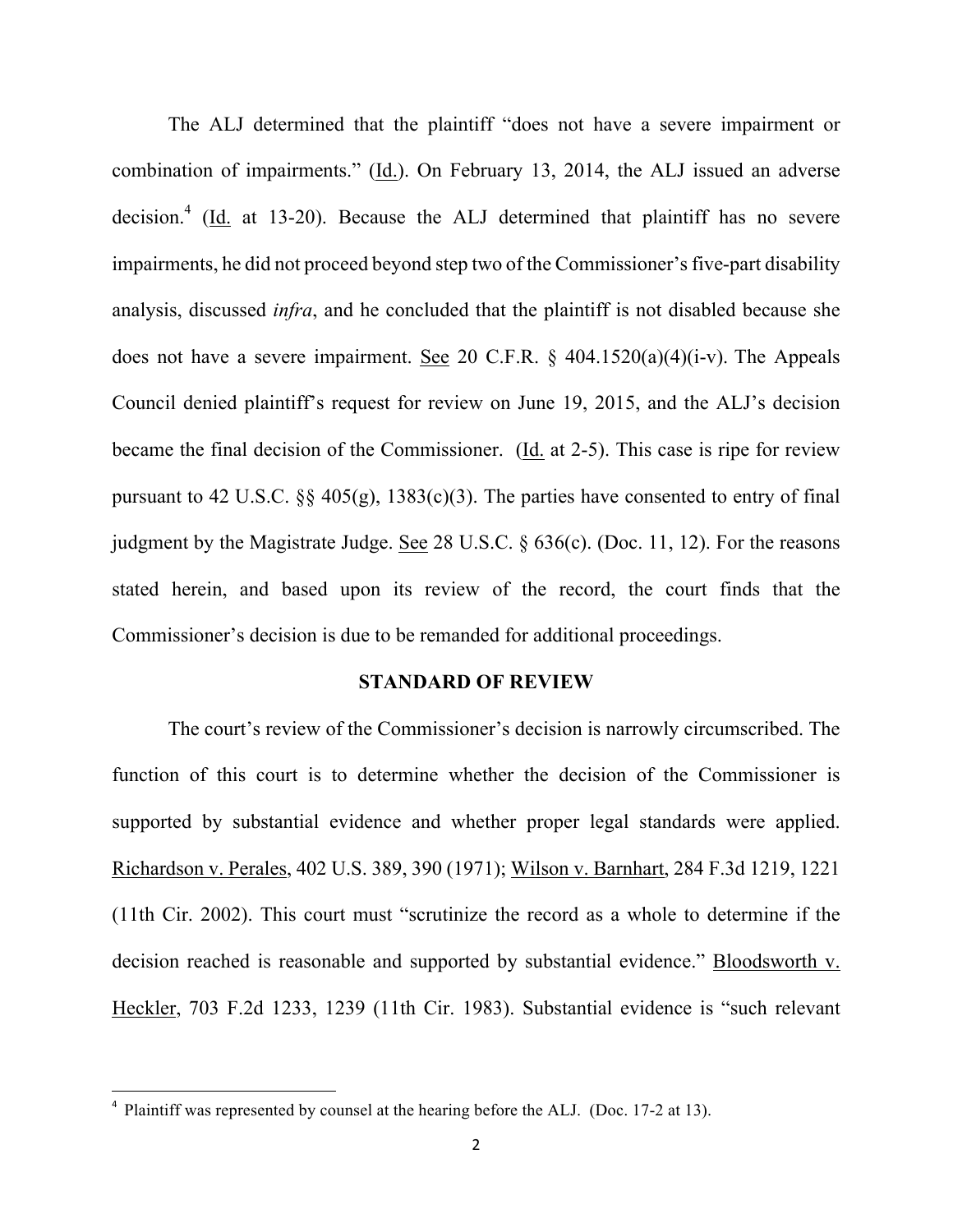evidence as a reasonable person would accept as adequate to support a conclusion." Id. It is "more than a scintilla, but less than a preponderance." Id. A reviewing court "may not decide facts anew, reweigh the evidence, or substitute [its] decision for that of the [Commissioner]." Dyer v. Barnhart, 395 F.3d 1206, 1210 (11th Cir. 2005). In other words, this court is prohibited from reviewing the Commissioner's findings of fact *de novo*, even where a preponderance of the evidence supports alternative conclusions.

While the court must uphold factual findings that are supported by substantial evidence, it reviews the ALJ's legal conclusions *de novo* because no presumption of validity attaches to the ALJ's determination of the proper legal standards to be applied. Davis v. Shalala, 985 F.2d 528, 531 (11th Cir. 1993). If the court finds an error in the ALJ's application of the law, or if the ALJ fails to provide the court with sufficient reasoning for determining that the proper legal analysis has been conducted, it must reverse the ALJ's decision. Cornelius v. Sullivan, 936 F.2d 1143, 1145-46 (11th Cir. 1991).

To qualify for disability benefits and establish his or her entitlement for a period of disability, a claimant must be disabled as defined by the Social Security Act and the Regulations promulgated thereunder. The Regulations define "disabled" as "the inability to do any substantial gainful activity by reason of any medically determinable physical or mental impairment which can be expected to result in death or which has lasted or can be expected to last for a continuous period of not less than twelve (12) months." 20 C.F.R. § 404.1505(a). To establish an entitlement to disability benefits, a claimant must provide evidence about a "physical or mental impairment" that "must result from anatomical,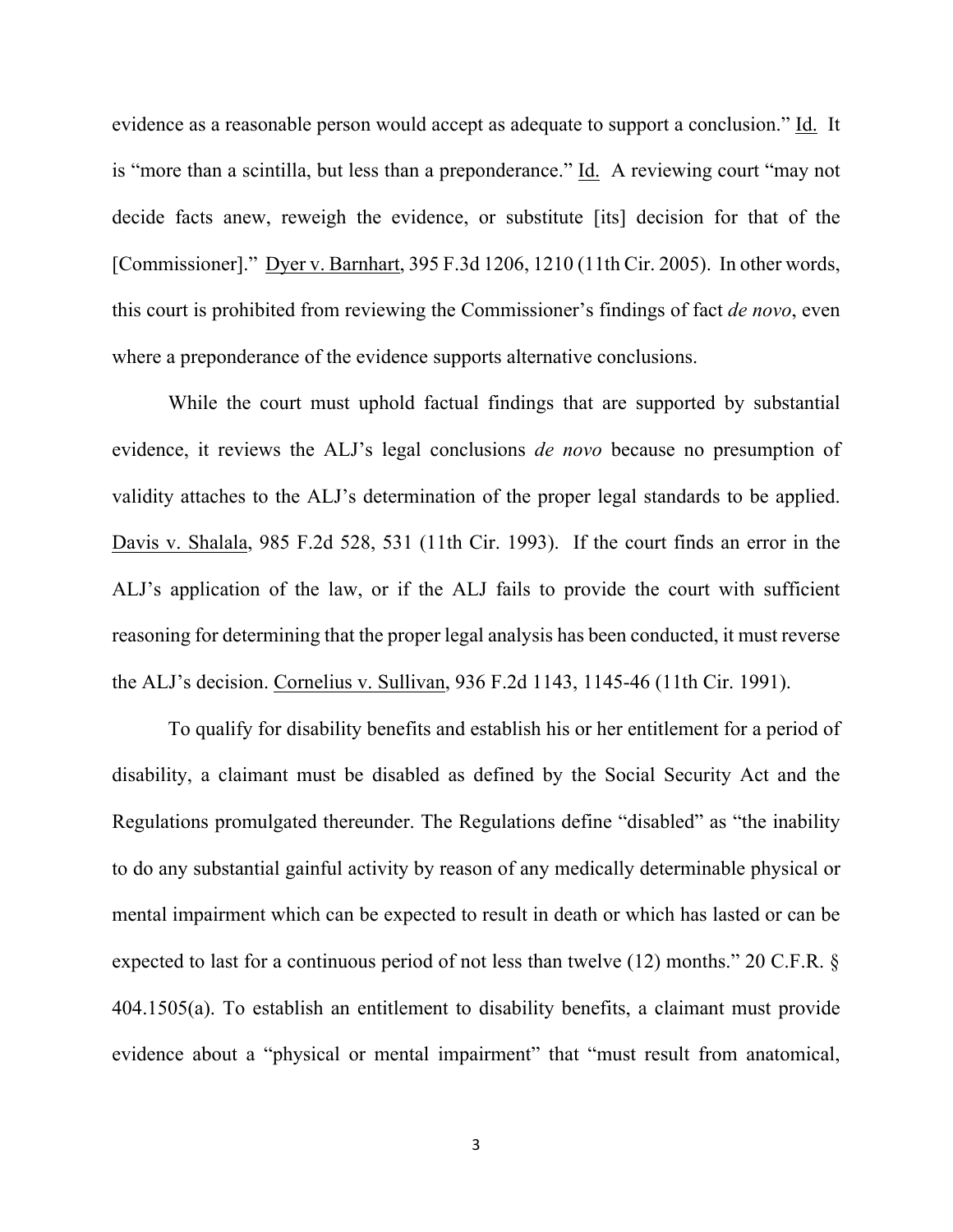physiological, or psychological abnormalities which can be shown by medically acceptable clinical and laboratory diagnostic techniques." 20 C.F.R. § 404.1508.

The Regulations provide a five-step process for determining whether a claimant is disabled. 20 C.F.R.  $\S$  404.1520(a)(4)(i-v). The Commissioner must determine in sequence:

- (1) whether the claimant is currently employed;
- (2) whether the claimant has a severe impairment;
- (3) whether the claimant's impairment meets or equals an impairment listed by the Commissioner;
- (4) whether the claimant can perform his or her past work; and
- (5) whether the claimant is capable of performing any work in the national economy.

Pope v. Shalala, 998 F.2d 473, 477 (7th Cir. 1993) (citing to a formerly applicable C.F.R.

section), overruled on other grounds by Johnson v. Apfel, 189 F.3d 561, 562-63 (7th Cir.

1999); accord McDaniel v. Bowen, 800 F.2d 1026, 1030 (11th Cir. 1986). The sequential

analysis proceeds as follows:

Once the claimant has satisfied steps One and Two, she will automatically be found disabled if she suffers from a listed impairment. If the claimant does not have a listed impairment but cannot perform her work, the burden shifts to the [Commissioner] to show that the claimant can perform some other job.

Pope, 998 F.2d at 477; accord Foote v. Chater, 67 F.3d 1553, 1559 (11th Cir. 1995). The Commissioner must further show that such work exists in the national economy in significant numbers. Id.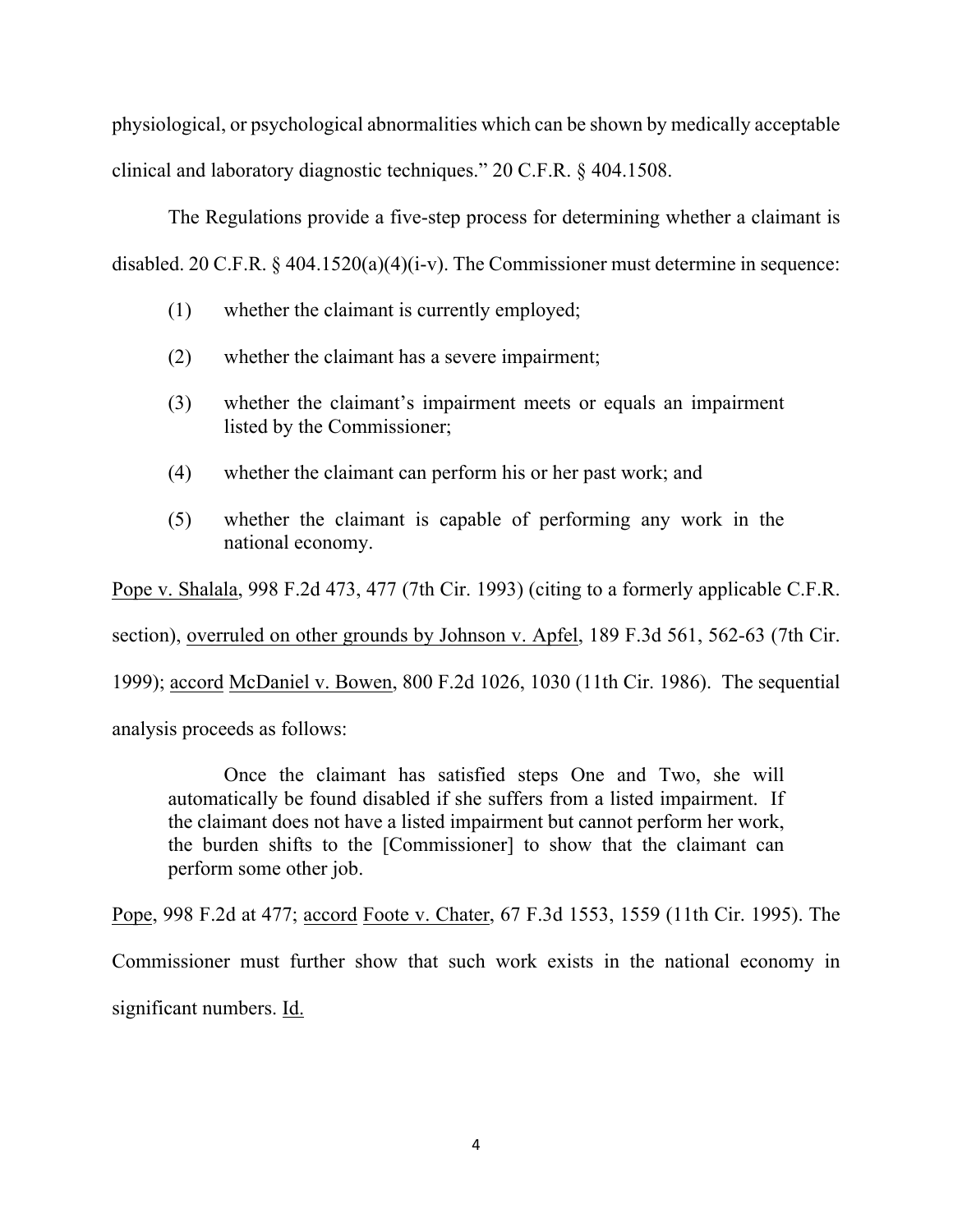#### **DISCUSSION**

The plaintiff had recently turned 47 years old on the date of her hearing before the ALJ. (Doc. 17-2 at 30). According to the plaintiff's testimony, she injured her right hand in 1994. (Id. at 31). At the time, the plaintiff worked in a stock room for a manufacturing company. (Id.). She reached to retrieve a "fabricated part" from a shelf, her "wrist popped, and [she] felt immediate pain." (Id.). She started "overcompensating" with her left hand, and, as a result, she developed pain and a loss of function in that hand in 1996. (Id.). At the administrative hearing, and in response to a request by the ALJ, the plaintiff's attorney asserted in an opening statement that the plaintiff "basically was forcing herself to work to support her family with severe pain in both hands that has gotten her to the point now where she can't work. One hand is almost like a claw. The other can stay open for a little bit …." (Id. at 31-32).

In 1996, the plaintiff underwent surgery on her right wrist in an effort to obtain relief from carpal tunnel syndrome. (Doc. 17-10 at 55-62, 68-44). The plaintiff asserts that, in the years that followed, the pain in her wrists and hands worsened; on the date of her administrative hearing, she testified that she was in severe pain and that she had almost no use of her hands. (Doc. 17-2 at 32-35; see also Doc. 17-6 at 20-27). The plaintiff said that she takes 24 to 30 over-the-counter Ibuprofen tablets each day to help manage pain. (Doc. 17-2 at 33).

Because of carpal tunnel syndrome and pain in her hands, the plaintiff testified at the administrative hearing as follows: (1) she cannot dress herself without assistance; specifically, she cannot put on or button pants; (2) plaintiff cannot put her hair in a ponytail;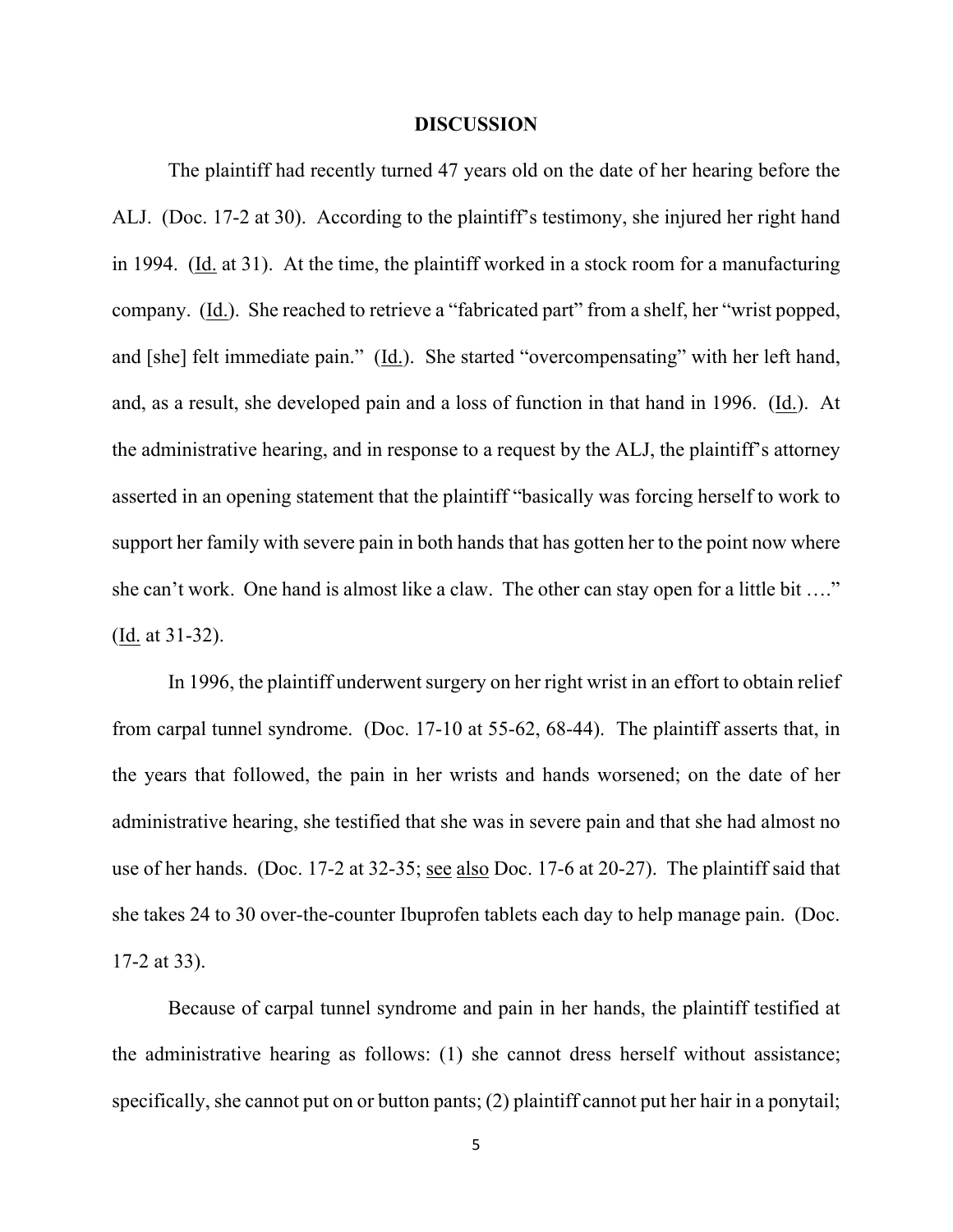(3) she cannot cut her meat at meals; (4) the plaintiff lives with friends, and the friends do not permit her to hold glassware because she has a poor grip and has broken several glasses; (5) she is unable to "put [her] teeth in some days" without assistance, including on the day of her administrative hearing; (6) she cannot lift and hold a gallon of milk without dropping it; (7) she has difficulty brushing her teeth; and (8) she "can't push a vacuum … can't really do any dusting … [and does not] do the dishes because [she] drop[s] them and [she] break[s] them and the people who gave [her] a place to live – they can't afford for [her] to keep breaking stuff." (Doc. 17-2 at 32-35).

The plaintiff also completed a "function report" in February 2013, which the ALJ references in his written decision. (Doc. 17-2 at 17; Doc. 17-6 at 20-27 (functional report)). Therein, the plaintiff explains, *inter alia*, that her carpal tunnel syndrome limits her as follows: (1) she wakes up every day in pain; (2) her hands "cramp closed" and swell, which makes holding anything "difficult;" (3) she bathes herself if her hands are "good;" (4) she cannot fasten the clasp on a bra; (5) she is unable to wash herself "properly" or comb her own hair; (6) plaintiff does not "go out socially anymore," although she was a happy, sociable person prior to her injury; (7) she has difficulty having sex and has low sexual desire as a result of pain and her inability to use her hands; and (8) she is afraid to pick up and hold her grandchild, who weighs approximately ten pounds, because she does not trust her ability to maintain a grip on the child. (Doc. 17-6 at 20-27). Before her injury, she took care of her family, had an active sex life, met new people, socialized, cooked, sewed, bowled, and was able to groom herself. (Id. at 21, 27).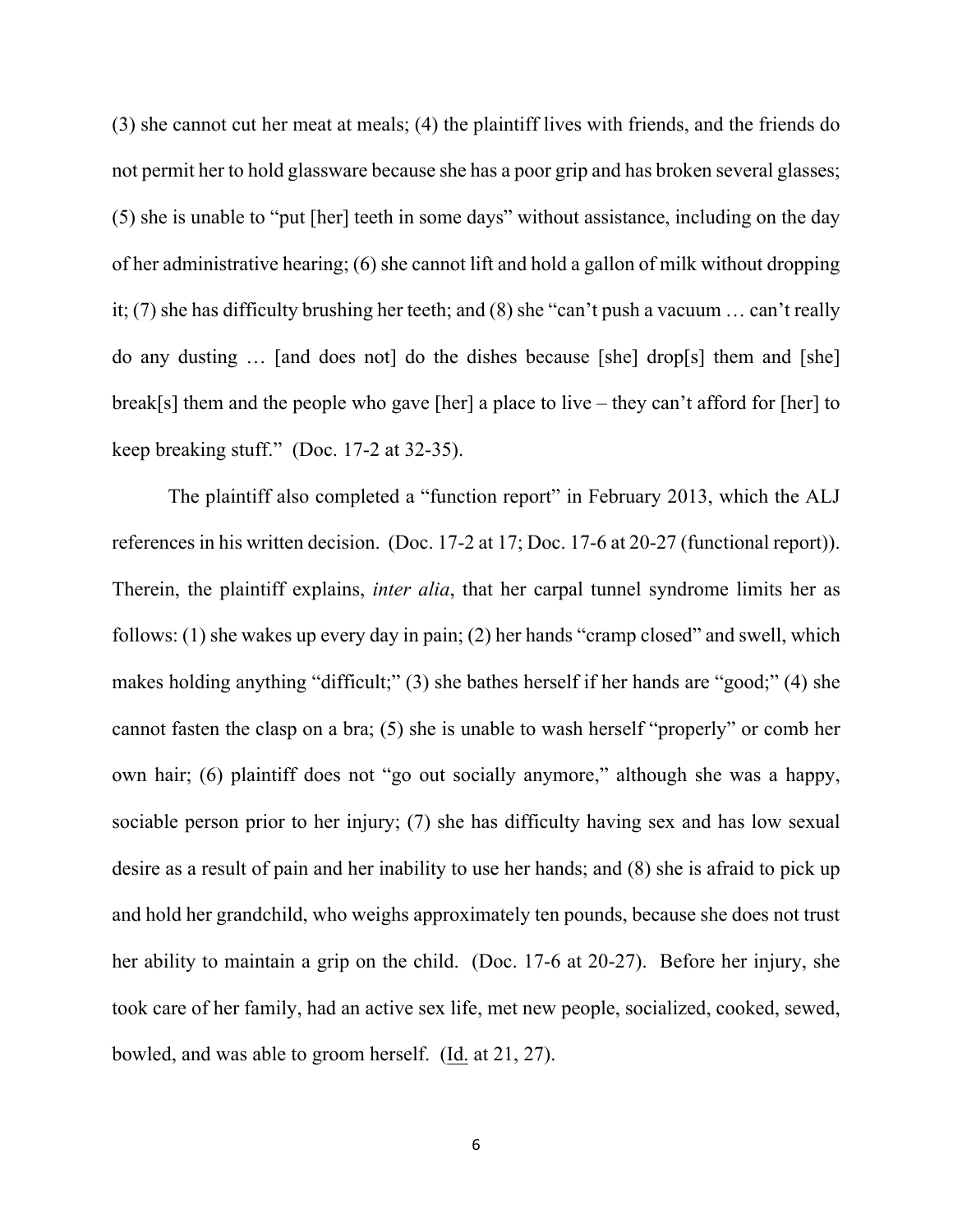At the administrative hearing, the plaintiff's attorney argued that plaintiff suffers from "major depression" and that she has frequent suicidal thoughts, which led to a prior hospitalization. (Doc. 17-2 at 31). On examination by the ALJ, the plaintiff testified that, "all day," she has suicidal ideations and she feels "worthless" because she cannot care for herself or work to support her family. (Doc. 17-2 at 34). In response to the ALJ's question about her daily activities, the plaintiff said that she tries to spend time with her children, brush her own teeth, and remember to eat. (Id.).

The plaintiff argues three issues on appeal: (1) the ALJ's finding that the plaintiff does not suffer from a severe impairment is not made in accordance with applicable law or supported by substantial evidence; (2) the ALJ did not adequately explain his reasons for rejecting the opinions of consultative examiners, whom plaintiff asserts "identified more than minimal physical and mental impairments;" and (3) the ALJ improperly rejected plaintiff's allegation that she cannot afford medical treatment and, consequently, the ALJ made erroneous findings that the plaintiff's failure to pursue treatment for carpal tunnel syndrome or depression belies her credibility. (Doc. 14 at 1-15).

The underlying rationale supporting each of the ALJ's findings – from discrediting the plaintiff's testimony to the weight he assigned to the medical sources' testimony  $-$  is premised almost entirely upon the ALJ's determination that the plaintiff did not have good cause for failing to pursue medical treatment for approximately ten years prior to the ALJ's adverse decision. (Doc. 17-2 at 17-20). Thus, if the ALJ's determination that the plaintiff's lack of treatment is erroneous as a matter of law or is not based upon substantial evidence, the ALJ's decision must be remanded. The court considers this matter first, and the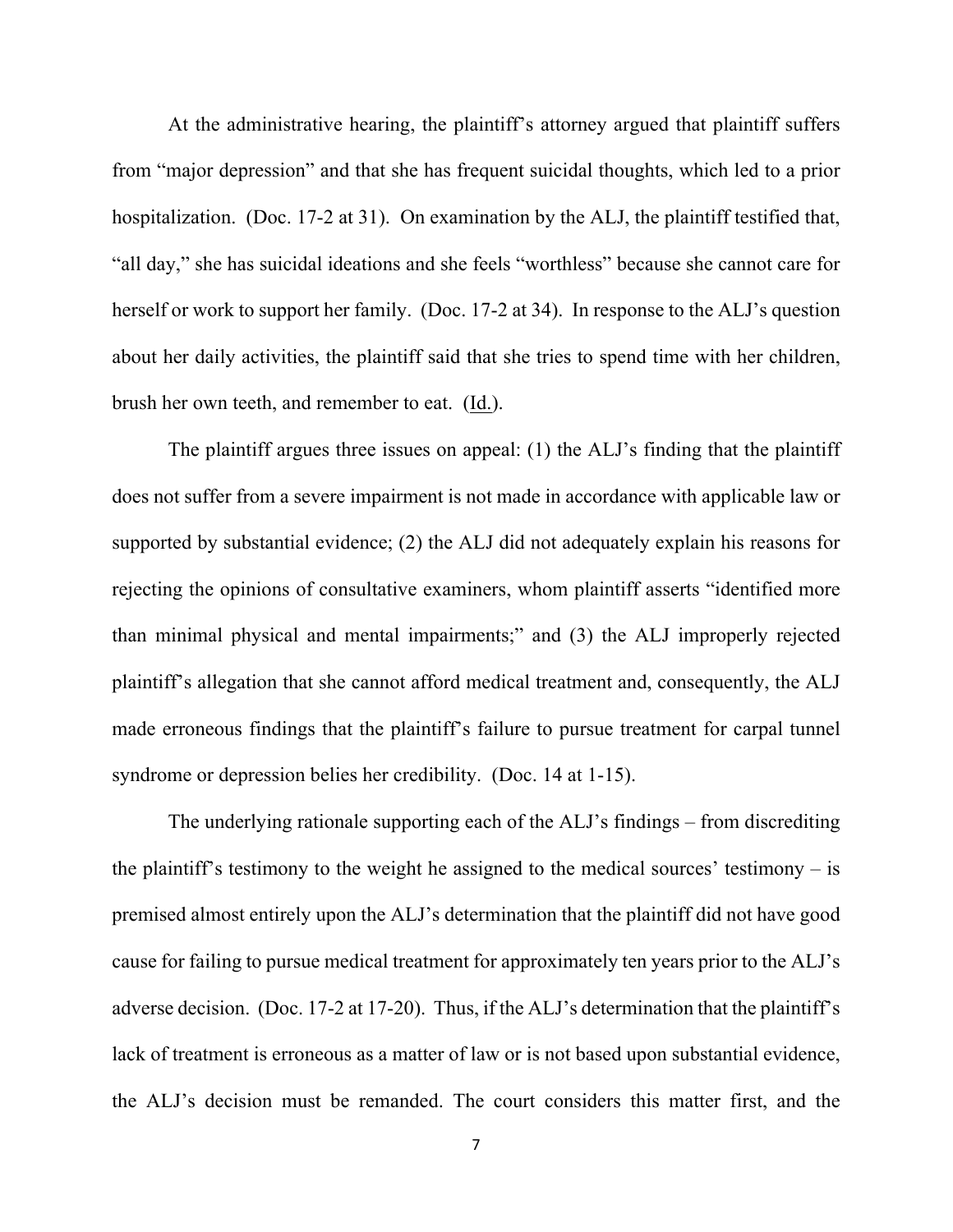undersigned concludes that the ALJ's findings that the plaintiff lacked good cause for failing to pursue medical care merit remand for additional consideration.

In response to a question by the ALJ, the plaintiff testified that she had not "seen a doctor" in six years because she does not "have the money to go back." (Doc. 17-2 at 35). The plaintiff explained her reason for not spending money on medical care: "I took care of my family. I'm sorry." (Id.). Plaintiff testified that she lives with a friend, who does not charge the plaintiff rent. (Id.). Prior to that living arrangement, the plaintiff was "on the street" because she "lost [her] house." (Id.). The plaintiff's decision to provide for her family and her inability to afford housing are material to her assertion that she is unable to afford medical care; however, the ALJ does not discuss these matters.

In his written decision, the ALJ determined that medical evidence shows that the plaintiff "has not had any medical treatment since September 2002, a period of more than ten years." (Doc. 17-2 at 17). In assessing the plaintiff's testimony that she is unable to afford medical care, the ALJ discussed the plaintiff's income between the years of 2003 through 2008. (Id.). The evidence in the administrative record on which the ALJ relies reflects the following annual earnings: \$24,681.07 in 2000; \$6,269.19 in 2001; \$762.76 in 2002; \$20,564.91 in 2003; \$23,906.68 in 2004; \$26,279.14 in 2005; \$26,657.28 in 2006; \$28,176.69 in 2007; \$20,458.37 in 2008; \$17,201.12 in 2009; \$8,928.39 in 2010;<sup>5</sup> \$511.25 in 2011; and no earnings at all in 2012 and 2013. (Doc. 17-5 at 18).

 $5$  Plaintiff alleges a disability onset date of December 1, 2010. After that date, the plaintiff had no substantial gainful employment, which the ALJ acknowledges in his adverse decision. (Doc. 17-2 at 15); see also 20 C.F.R. §§ 404.1520(b), 404.1572(a & b), 404.1574, 404.1575.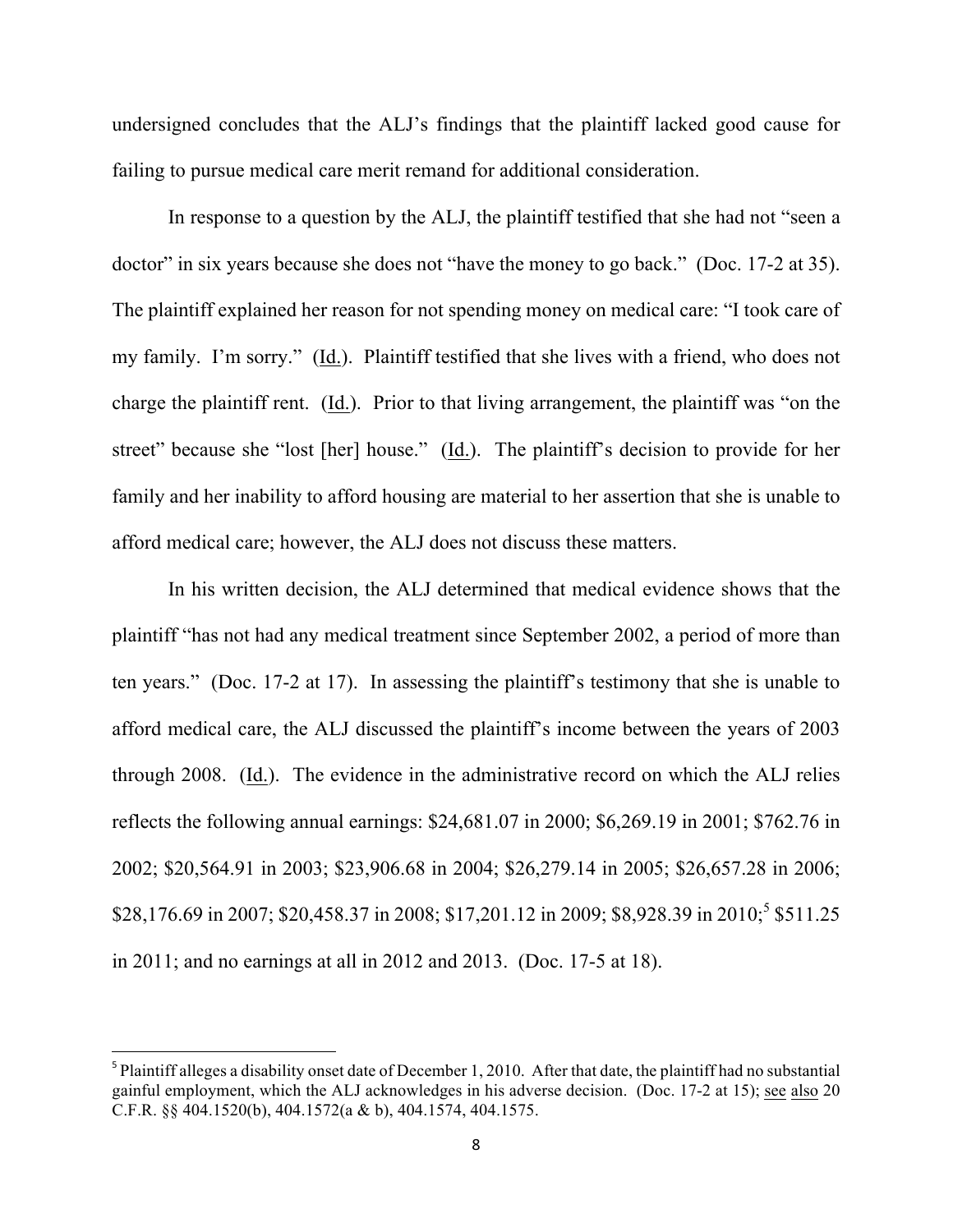The ALJ implies that the plaintiff was not so "indigent" that she could not afford medical care, and he found that the plaintiff's failure to see a doctor or seek emergency room treatment "at a local county hospital … undermined the credibility of her allegations." (Doc. 17-2 at 17). The ALJ explains his finding that the credibility of plaintiff's testimony "that she was too indigent to receive medical care in her bilateral upper extremities" is "undermined" because "the claimant's earnings records indicated significant earnings from 2003 to 2008 that exceeded \$20,000.00 per year." (Id. (citing Doc. 17-5 at 18)). The ALJ does not explain why annual earnings in excess of \$20,000.00 self-evidently discredits the plaintiff's testimony that she could not afford medical care; it appears that the ALJ randomly chose that benchmark.<sup>6</sup>

The ALJ also does not explain why he chose to discuss only the plaintiff's earnings from 2003 through 2008, with the last year in that date range being still two years prior to the plaintiff's alleged disability onset date. The Commissioner is required to develop a plaintiff's medical record for twelve months prior to the application date. Robinson v. Astrue, 235 F. App'x 725, 727 (11th Cir. 2007) (citing 20 C.F.R. § 416.912(d)). The plaintiff filed her application on January 30, 2012 (Doc. 17-2 at 13), and the ALJ does not offer any rationale for his focus on the plaintiff's ability to afford medical care four years prior to that date. Had the ALJ limited his scope of review to the plaintiff's earnings for

<sup>&</sup>lt;sup>6</sup> The Commissioner does not identify any evidence, and the court could not locate evidence in the administrative record, to support the ALJ's finding that the plaintiff could afford medical care because she earned in excess of \$20,000.00 per year for some of the years she did not seek medical care. There is also no evidence of record regarding the plaintiff's debts or other financial responsibilities during that time that might affect her ability to pay for treatment, except for plaintiff's counsel's opening statement and plaintiff's testimony at the administrative hearing that she took care of her family, including her children, and that she "lost" a house and, subsequently, became homeless. (Doc. 17-2 at 31, 34).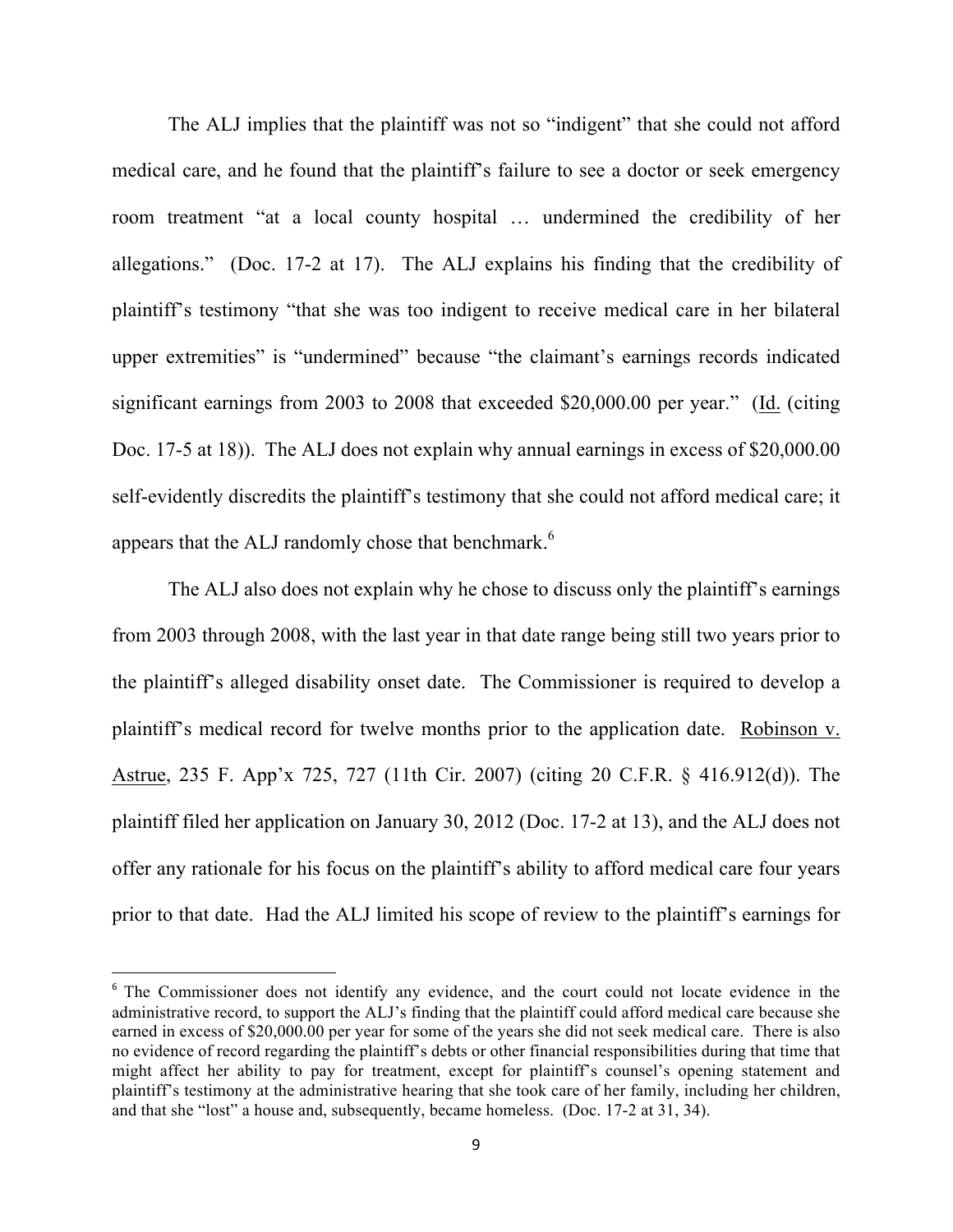the twelve months prior to her application date, the evidence is uncontroverted that she had no earnings in 2011, which the ALJ acknowledges. (Doc. 17-2 at 13).

A review of the record of plaintiff's earnings suggests that the ALJ selectively highlighted the evidence that supported his decision to discredit the plaintiff's allegation of poverty, but neglected to mention the evidence of record that the plaintiff often earned substantially less than \$20,000.00 per year, and did not discuss the plaintiff's explanation for the reason she did not spend her limited earnings on medical care. The plaintiff earned \$6,269.19 in 2001 and \$762.76 in 2002, and she earned only \$511.25 in the three years following her alleged disability onset date in 2010. (Id.). The ALJ omits this evidence – the lack of earnings – from his determination that the plaintiff failed to show good cause for not pursuing medical care for carpal tunnel syndrome or extreme pain.

Moreover, the ALJ's finding that the plaintiff had "significant earnings" in excess of \$20,000.00 from 2003 to 2008 is misleading at worst or unexplained at best. The plaintiff had annual earnings that ranged from a low of \$20,458.37 (2008) to a high of \$28,176.69 (2007) during the five-year span from 2003 to 2008. The ALJ does not explain how annual earnings of between \$458.37 and \$8,176.69 more than \$20,000.0 are a "significant" increase from annual earnings of \$20,000.00, or how the plaintiff could have afforded medical care on those annual earnings, particularly in light of the fact that there is no evidence that the plaintiff had health insurance. The ALJ does not discuss the plaintiff's testimony that she was unable to afford medical care for herself because she took care of her family, and it is unclear whether he considered this testimony.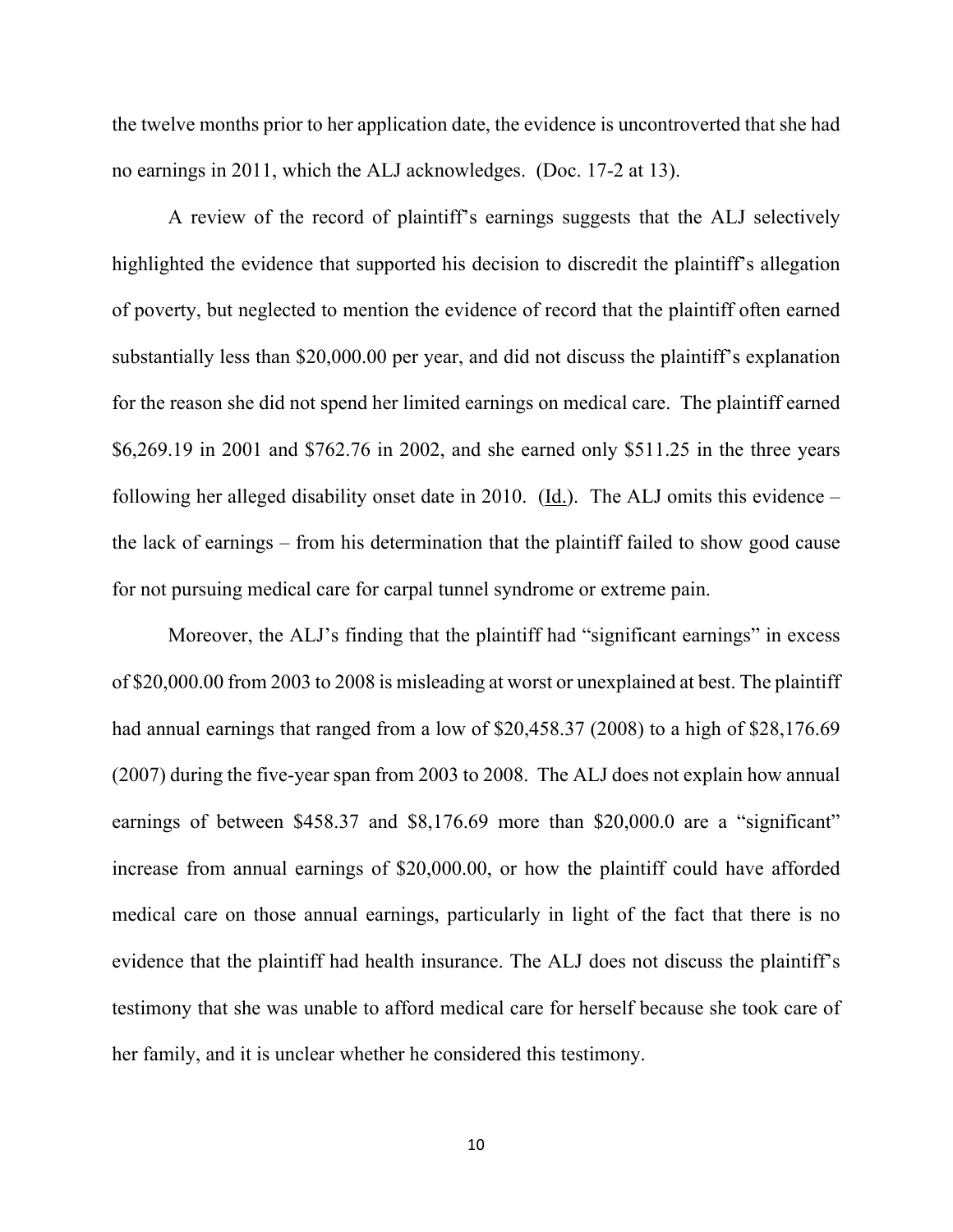Also, it is not evident from the written decision that the ALJ considered the plaintiff's testimony and other evidence that she was homeless and that she would be "on the street" but for her friends who provide her housing at no cost. Finally, the ALJ did not develop the record or inquire at the hearing about the plaintiff's financial obligations from 2003 (the date the ALJ determined without explanation to be an appropriate starting point for assessing the credibility of plaintiff's allegation of poverty) until the date of the hearing, about when and why the plaintiff became homeless, or about the reasons behind the plaintiff's financial status during the time period between 2003 and the date of her administrative hearing on May 7, 2013.

Instead, in making an adverse credibility finding that underpins the ALJ's disability determination, the ALJ examined only a snapshot of the plaintiff's earnings during a period of time he appears to have selected at random.

As noted *supra*, the court has a "responsibility to scrutinize the record in its entirety to ascertain whether substantial evidence supports each essential administrative finding." Walden v. Schweiker, 672 F.2d 835, 838 (11th Cir. 1982) (citing Strickland v. Harris, 615 F.2d 1103, 1106 (5th Cir.1980)).<sup>7</sup> With regard to the ALJ's finding that the plaintiff's testimony and allegations of her inability to afford medical care, the ALJ omits or mischaracterizes material evidence in the administrative record. An ALJ's decision is not based on substantial evidence, and improper legal standards were applied if "[t]he ALJ's

<sup>7</sup> In Bonner v. City of Prichard, 661 F.2d 1206, 1209 (11th Cir. 1981) (*en banc*), the Eleventh Circuit adopted as binding precedent all decisions of the former Fifth Circuit handed down prior to October 1, 1981.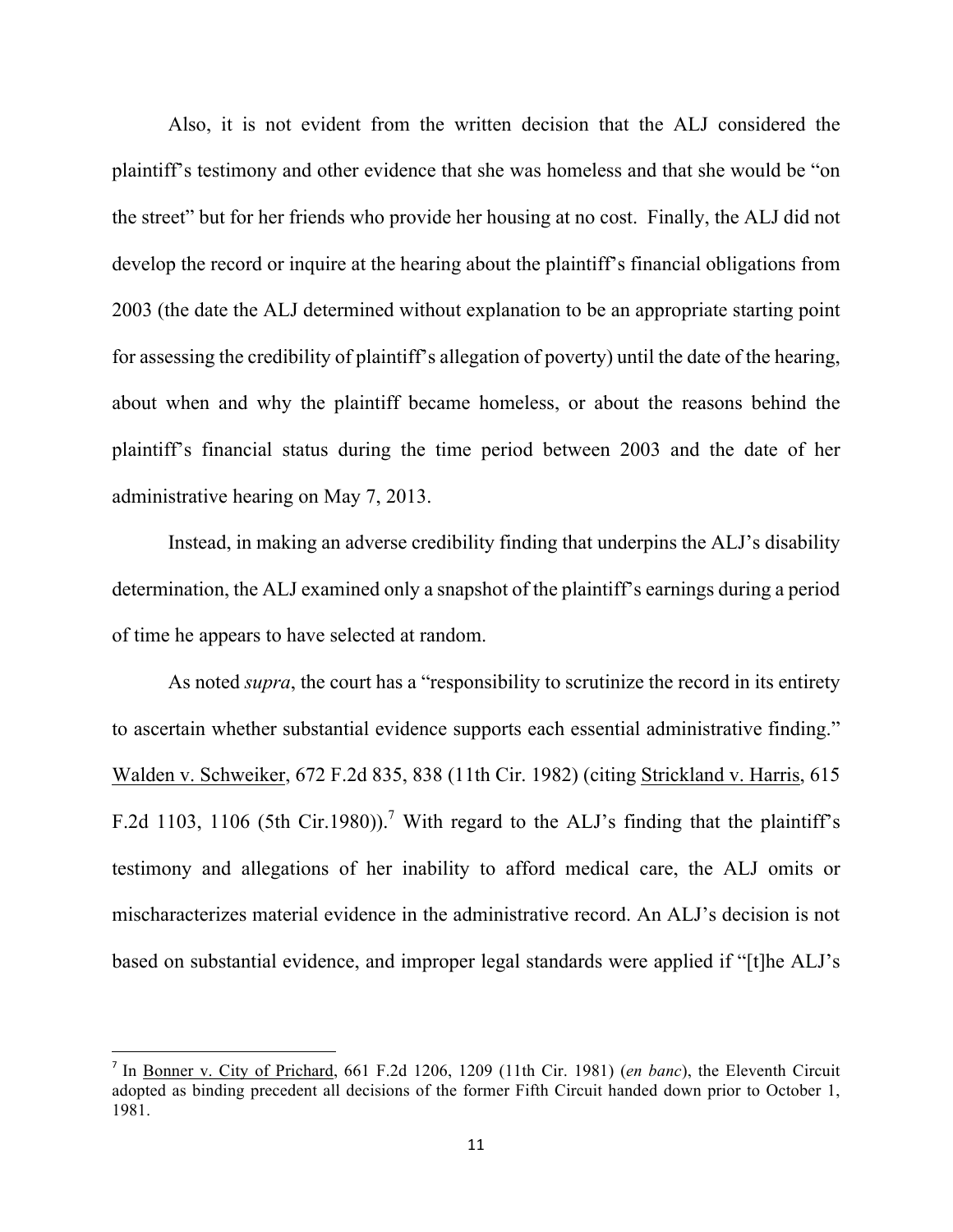inaccuracies and mischaracterizations taint the record." Webster v. Barnhart, 343 F. Supp. 2d 1085, 1093 (N.D. Ala. 2004); see also Baker v. Colvin, 2013 WL 1498978, at \*5 (N.D. Ala. Apr. 4, 2013) ("The court finds that, because the ALJ mischaracterized the evidence relied on to discredit Mr. Baker's pain testimony, the ALJ's credibility determination is not supported by substantial evidence."). Moreover, when the inaccuracy or mischaracterization is the result of an ALJ's failure to acknowledge and discuss material evidence that conflicts with the ALJ's findings, the ALJ commits an error of law as the decision fails to explain the basis for the ALJ's conclusions sufficiently to permit a court to complete a meaningful review on appeal. See Cornelius, 936 F.2d at 1145-46 (the ALJ errs as a matter of law if the written decision lacks enough information for the court to review the ALJ's findings to ensure that proper legal standards were employed and that the factual findings are based on substantial evidence). In the absence of such a discussion by the ALJ, the court is left to guess at whether the ALJ considered the unfavorable evidence. Such is the case here.

"The claimant bears the burden of proving that [she] is disabled, and, consequently, [she] is responsible for producing evidence in support of [her] claim." Ellison v. Barnhart, 355 F.3d 1272, 1276 (11th Cir. 2003) (*per curiam*). Nevertheless, social security proceedings "are inquisitorial rather than adversarial." Sims v. Apfel, 530 U.S. 103, 111 (2000). The ALJ thus has the responsibility "to investigate the facts and develop the arguments both for and against granting benefits." Id. (citing Richardson v. Perales, 402 U.S. 389, 400-01 (1971)). The ALJ must specifically "develop the claimant's complete medical history for at least the 12 months preceding the month in which the application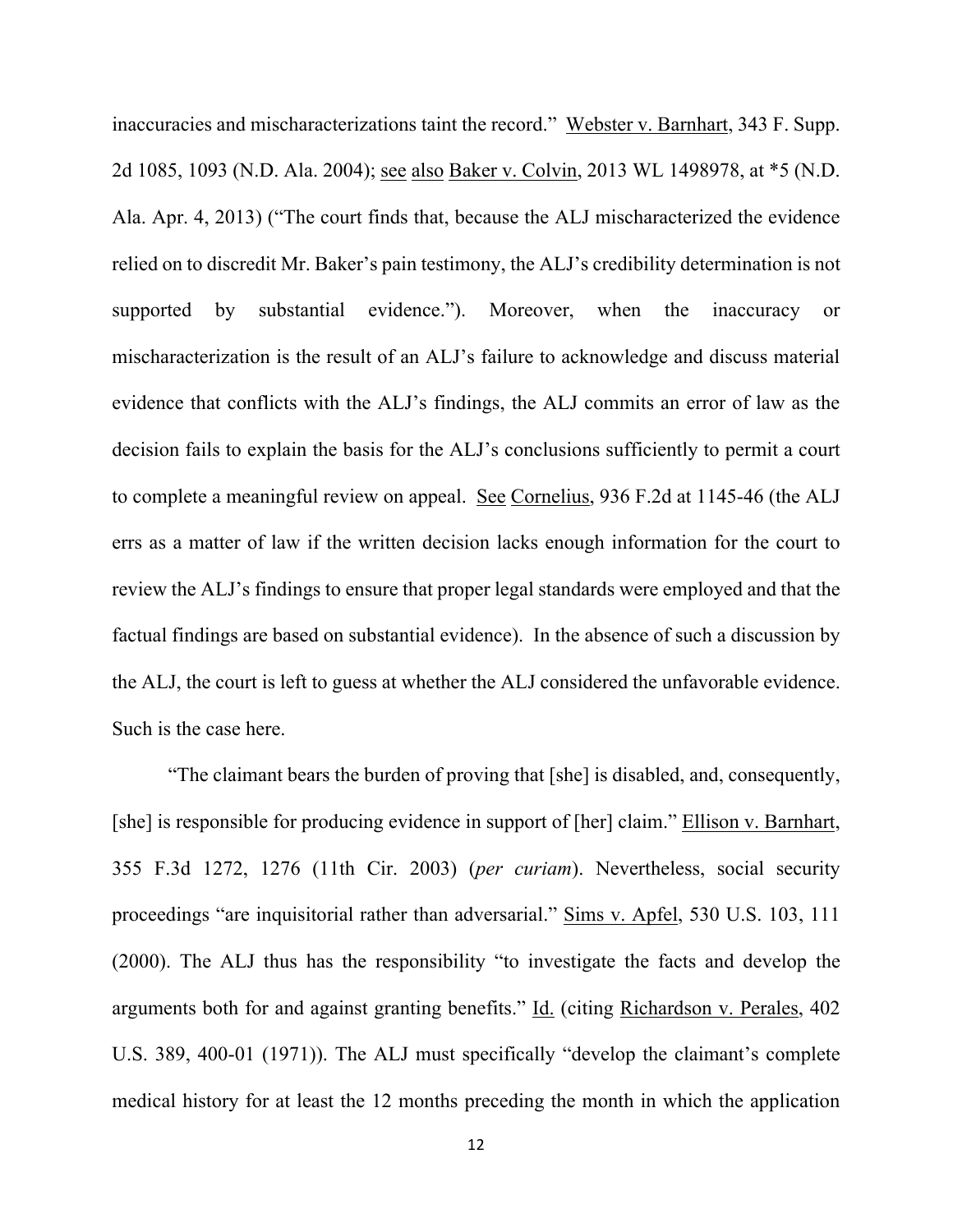was filed, and . . . make every reasonable effort to help a claimant get medical reports from the claimant's own medical sources when permission is given."<sup>8</sup> Robinson v. Astrue, 235 F. App'x 725, 727 (11th Cir. 2007) (citing 20 C.F.R. § 416.912(d)).

Also, an ALJ "must not draw any inferences about an individual's symptoms and their functional effects from a failure to seek or pursue regular medical treatment without first considering any explanations that the individual may provide, or other information in the case record, that may explain infrequent or irregular medical visits or failure to seek medical treatment." SSR 96-7p, 1996 WL 374186 at \*7 (July 2, 1996).<sup>9</sup> One such explanation that an ALJ is required to consider is that "[t]he individual may be unable to afford treatment and may not have access to free or low-cost medical services." Id. at \*8. Based on the fact that the plaintiff did not seek medical treatment for approximately ten years, the ALJ determined that the plaintiff is not credible and assigned "little weight" to medical source testimony from a consultative examining physician and a consultative examining psychologist that supports plaintiff's testimony regarding pain and depression.<sup>10</sup>

<sup>&</sup>lt;sup>8</sup> The ALJ may order a consultative examination but "is not required to order a consultative examination as long as the record contains sufficient evidence for the administrative law judge to make an informed decision." Ingram v. Comm'r of Soc. Sec. Admin., 496 F.3d 1253, 1269 (11th Cir. 2007) (citing Doughty v. Apfel, 245 F.3d 1274, 1281 (11th Cir. 2001)).

<sup>&</sup>lt;sup>9</sup> Although they lack the force of regulation, Social Security Rulings are "binding on all components of the Social Security Administration." 20 C.F.R. § 402.35(b)(1); see, e.g., McCloud v. Barnhart, 166 F. App'x 410, 419 (11th Cir. 2006) (citing SSR 96–6p as authoritative).

<sup>&</sup>lt;sup>10</sup> See Doc. 17-2 at 18-19; see also, e.g., Doc. 17-10 at 55-62 (physical and medical consultative evaluation by non-treating, examining physician Dr. Robert Barlow, M.D., which arguably supports plaintiff's subjective complaints about pain and limiting effects of carpal tunnel syndrome); Id. at 76-80 (psychological consultative evaluation by non-treating, examining psychologist Dr. Jacqueline Worsley, Psy.D., which arguably supports the plaintiff's subjective testimony as to depression and suicidal ideations); c.f., id. at 68-74 (medical consultative examination by non-treating, examining physician Dr. Keith Cunningham, M.D., who found that plaintiff suffers from carpal tunnel syndrome and depression but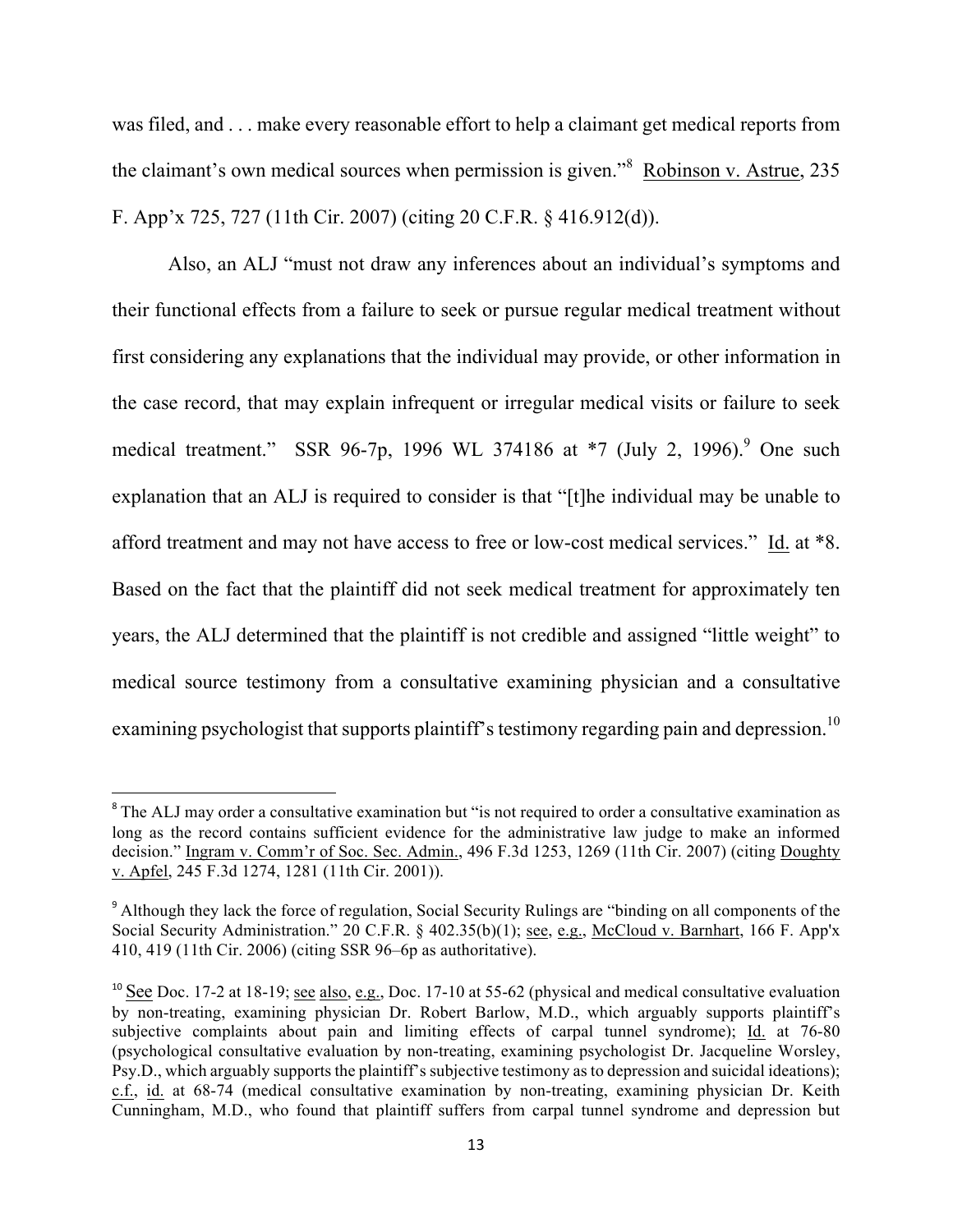The ALJ considered the plaintiff's inability to pay for medical care and rendered an adverse credibility finding – that the plaintiff did not show good cause for failing to seek medical attention because she was not "too indigent" to afford care. (Doc. 17-2 at 17).

The court concludes that the record in plaintiff's case did not contain sufficient evidence for the ALJ to make an informed decision regarding plaintiff's disability. The incompleteness of the record in large part stems from plaintiff's alleged financial inability to pay for her medical testing and treatment. "When the ALJ 'primarily if not exclusively' relies on a claimant's failure to seek treatment, but does not consider any good cause explanation for this failure, this court will remand for further consideration." Henry v. Comm'r of Soc. Sec., 802 F.3d 1264, 1268 (11th Cir. 2015) (quoting Ellison v. Barnhart, 355 F.3d 1272, 1275 (11th Cir. 2003)) (further citations omitted). "However, if the ALJ's determination is also based on other factors, such as RFC, age, educational background, work experience, or ability to work despite the alleged disability, then no reversible error exists." Id. (citing Ellison, 355 F.3d at 1275).

In this case, the ALJ primarily relied on plaintiff's lack of treatment to find that her carpal tunnel syndrome and depression are not severe impairments. However, the ALJ's decision to discredit plaintiff's testimony in finding that the plaintiff did not have good

conclude, without explanation, that the plaintiff is not disabled and has no work restrictions)); Doc. 17-3 at 3-10 (state agent medical consultant form completed by Dr. Sharon Keith, M.D. opining that the plaintiff is not disabled because, in large part, she does not have a history of treatment and Dr. Barlow relied heavily on plaintiff's complaints in his assessment); id. at 11-23 (state agent physical medical consultant on reconsideration form by an unknown evaluator with unspecified credentials who is identified only as "CCG, Ph.D." and who concludes that the plaintiff is not disabled).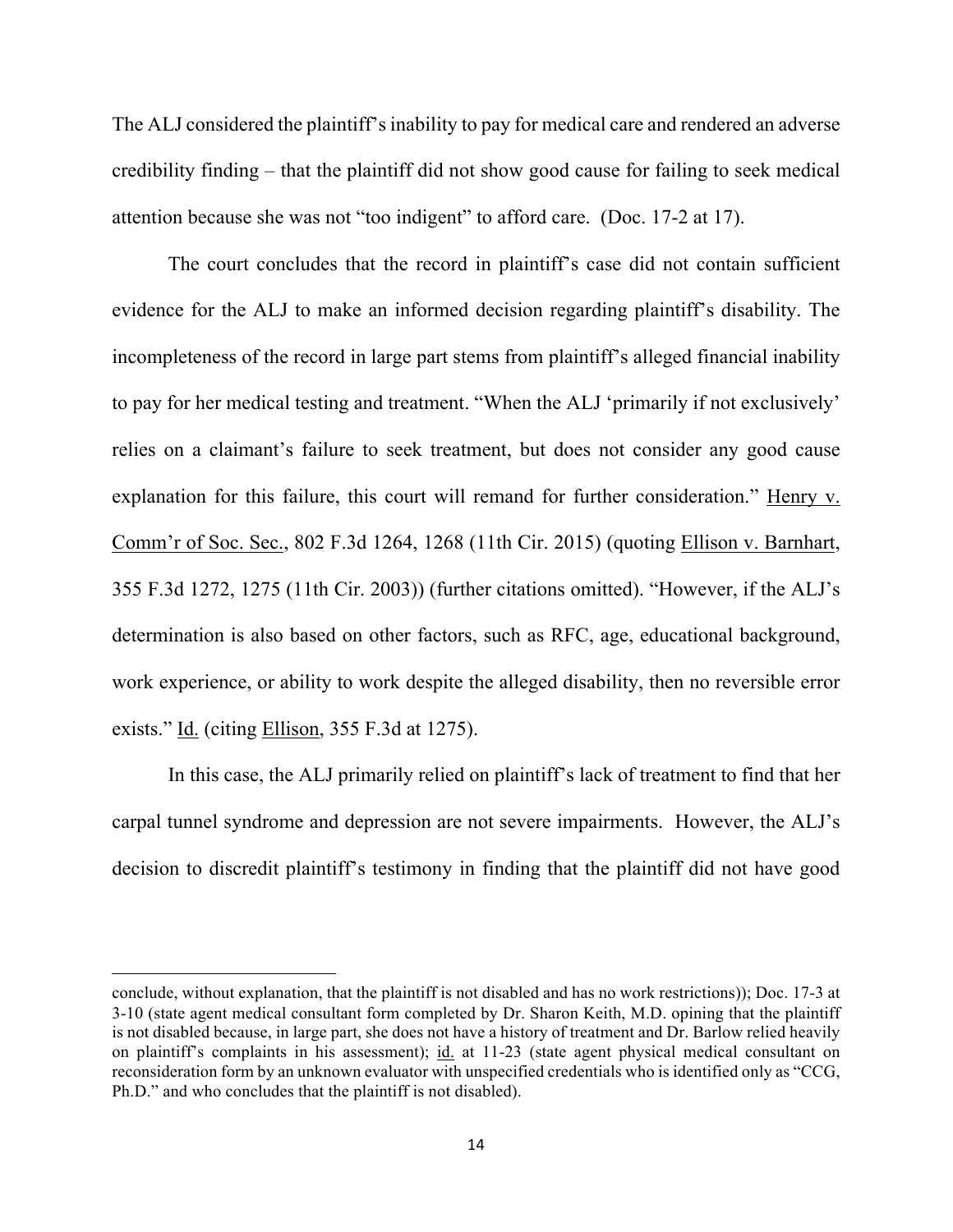cause for her failure to seek medical treatment is not based on substantial evidence and employs improper legal standards.

For the reasons discussed above, reversal and remand for additional proceedings is warranted. In reversing, the court makes a few additional observations.

As an initial matter, the plaintiff's hearing before the ALJ was remarkably brief. The hearing commenced at 10:38 a.m. and concluded at 10:51 a.m.; it lasted for only thirteen minutes. The transcript of the hearing is a scant eight pages long. In contrast, the ALJ's written decision, in which he analyzes only two of the five steps set out in 20 C.F.R. § 404.1520(a)(4)(i-v), is fifteen pages in length, and it is written in single-space format and in a considerably smaller font size than the font used in the hearing transcript (c.f., Doc. 17-2 at 10-24; Doc. 17-2 at 29-36). Brevity is not, in and of itself, a source of concern if the substance of a hearing is sufficient to allow the ALJ to develop a full and fair record. But that did not happen in this case, as the ALJ's insufficient or incomplete questions to the plaintiff on key factual issues, such as the plaintiff's inability to afford medical care, fall well short of the ALJ's duty to develop a sufficient record from which to render a decision based upon substantial evidence, particularly in light of the ALJ's rejection of the plaintiff's hearing testimony as a basis, in part, for finding that the medically determinable impairments of carpal tunnel syndrome and depression are not severe impairments.

With regard to the ALJ's written decision, an ALJ is obligated to provide "a statement of the case … setting forth a discussion of the evidence, and stating the Commissioner's determination and the reason or reasons upon which it is based." 42 U.S.C. § 405(b)(1). At a minimum, "[w]hat is required is that the ALJ state specifically the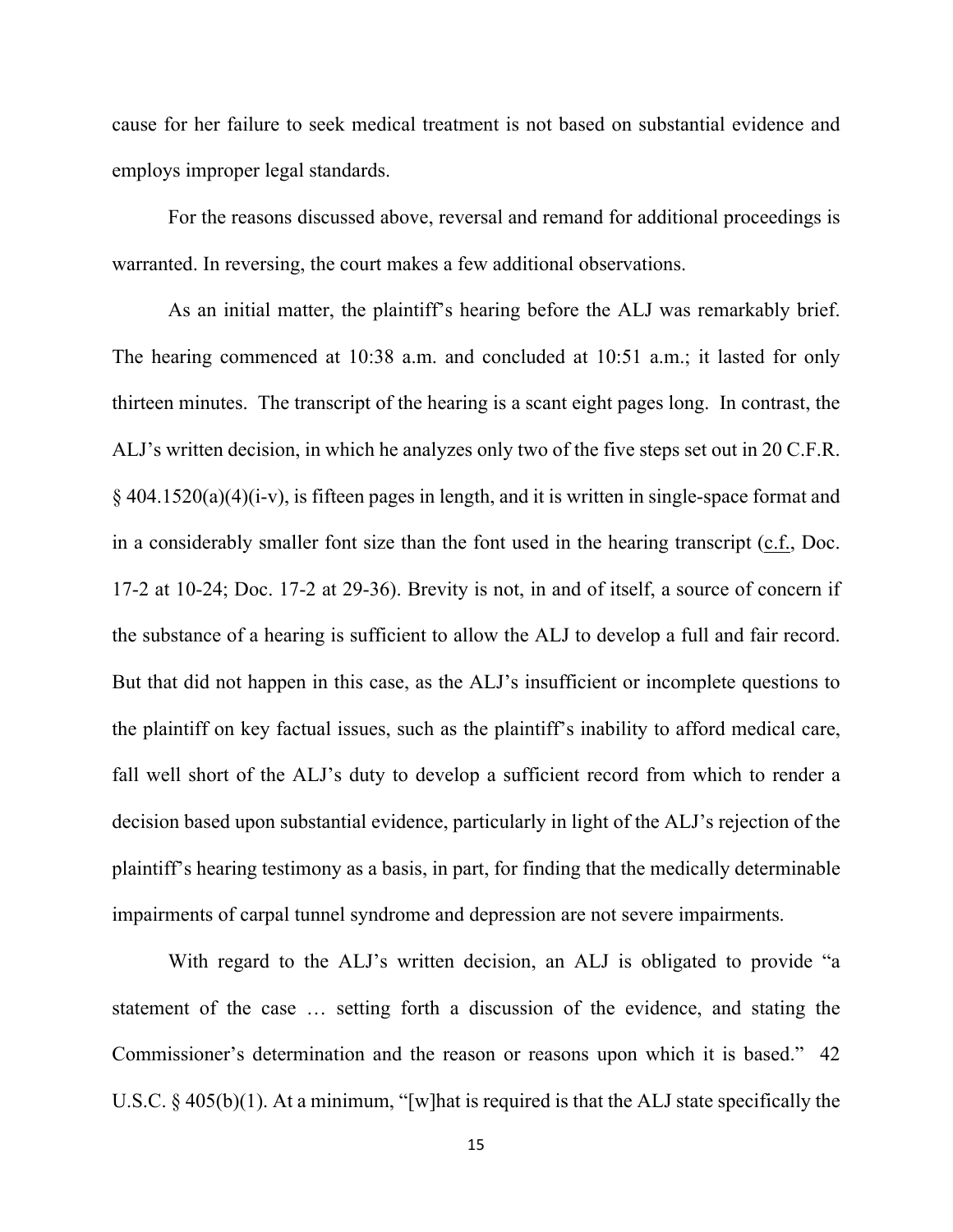weight accorded to each item of evidence and why he reached that decision. In the absence of such a statement, it is impossible for a reviewing court to determine whether the ultimate decision on the merits of the claim is rational and supported by substantial evidence." Cowart v. Schweiker, 662 F.2d 731, 735 (11th Cir. 1981). The ALJ's decision is generally lacking in this respect, and the ALJ's omissions or mischaracterizations regarding the evidence of the plaintiff's inability to afford medical care are not the only selective citations to the administrative record offered by the ALJ to support his findings.

For example, the ALJ determined that the plaintiff's testimony about the "intensity, persistence and limiting effects of [her] symptoms [is] not entirely credible[.]" (Doc. 17-2 at 17). The ALJ first wrote the following with respect to the February 2013 function report:

The claimant alleged she had extreme manipulative limitations due to bilateral pain and weakness in her upper extremities. However, the [ALJ] notes that the claimant managed to complete an eight-page function report on February 15, 2013 [Doc. 17-6 at 20-27]. The [ALJ] noted that her responses to questions were legible and indicated no weakness or inability to write. The fact that the claimant was capable of completing this form without any apparent difficulty undermined the extreme limitations she asserted she had at the hearing.

(Doc. 17-2 at 17). However, to the contrary, the function report is not entirely legible; several pages contain illegible writing. Also, the ALJ's finding that the plaintiff completed the form "without any apparent difficulty" ignores the plaintiff's written statement that she spent five days completing the form because "[i]t hurts holding this pen to write." (Doc. 17-6 at 27). The ALJ does not mention this evidence, and the plaintiff's explanation that she spent five days filling out an eight-page form because it was painful to write directly contradicts the ALJ's finding that she completed the form "without any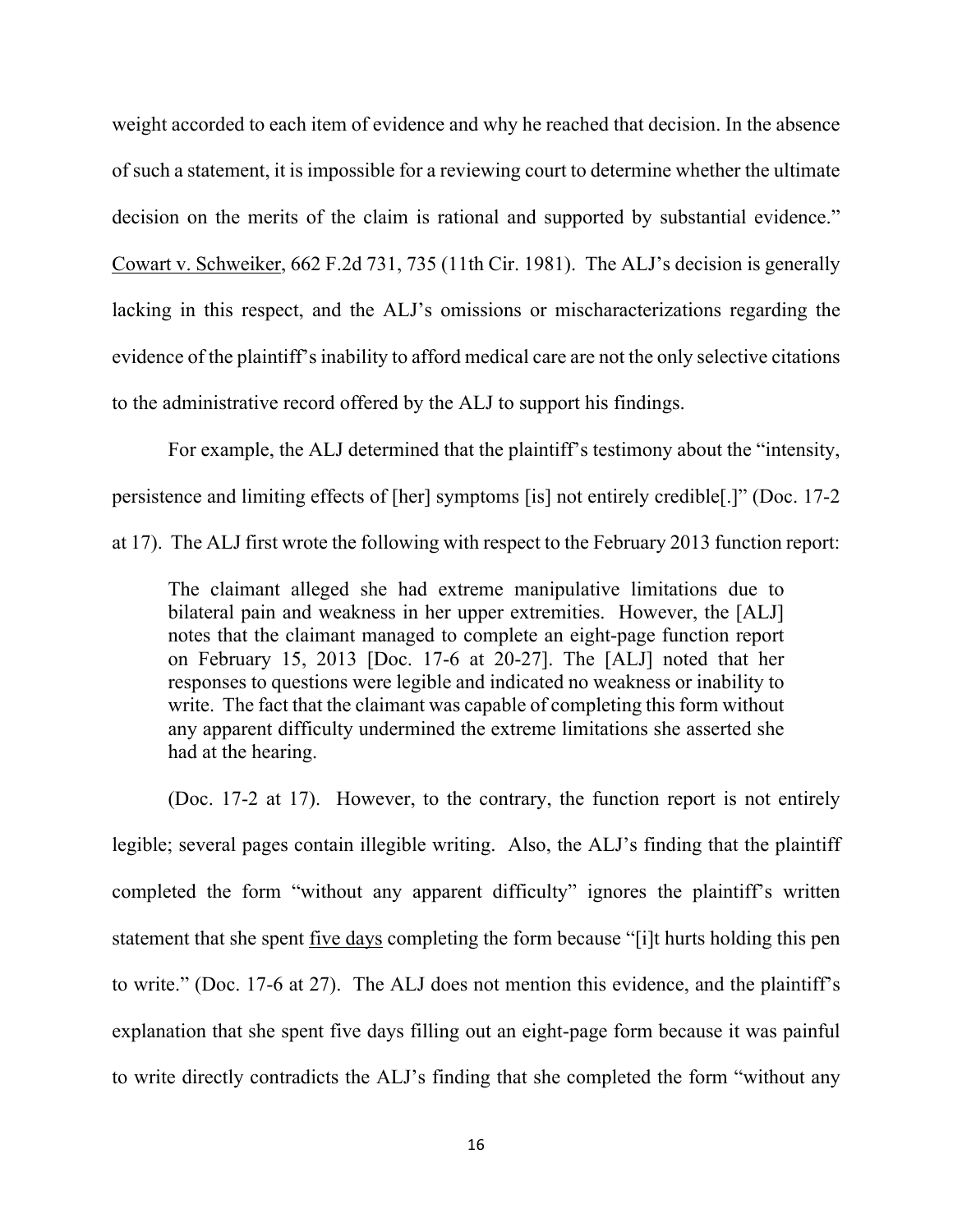apparent difficulty." The ALJ's conclusion that the form was completed without difficulty is not based upon substantial evidence; to the contrary, there is explicit, unrebutted evidence of the plaintiff's substantial difficulty that the ALJ neglects to mention. Thus, the finding that the plaintiff completed the form without "apparent difficulty" is based on nothing more than the ALJ's conjecture. The ALJ must give full and adequate consideration to pertinent evidence and properly characterize the evidence on which the ALJ relies in support of a determination, whether that finding is favorable or adverse to the plaintiff.

As to the ALJ's finding that the plaintiff's carpal tunnel syndrome and depression are not severe impairments, an impairment is not "severe" at step two if it is a slight abnormality which has such a minimal effect on the individual that it would not be expected to interfere with the individual's ability to work, irrespective of age, education, or work experience. Brady v. Heckler, 724 F.2d 914, 920 (11th Cir. 1984); see also Bridges v. Bowen, 815 F.2d 622, 624 (11th Cir. 1987) (An impairment is not severe if it is "mild" and "amenable to medical treatment."); Hillsman v. Bowen, 804 F.2d 1179, 1181 (11th Cir. 1986) (A non-severe impairment is "merely a slight abnormality which has a minimal effect on the general ability to work."). A court is required to consider "whether a reasonable mind could review the [plaintiff's] evidence … and still conclude that the condition had only a minimal effect on her ability to perform the most general and rudimentary functions of a work activity[.]" Flynn v. Heckler, 768 F.2d 1273, 1275 (11th Cir. 1985). Under the "reasonable mind" test, the plaintiff's evidence, if credited by the Commissioner, leads to the conclusion that her pain or depression are not "merely a slight